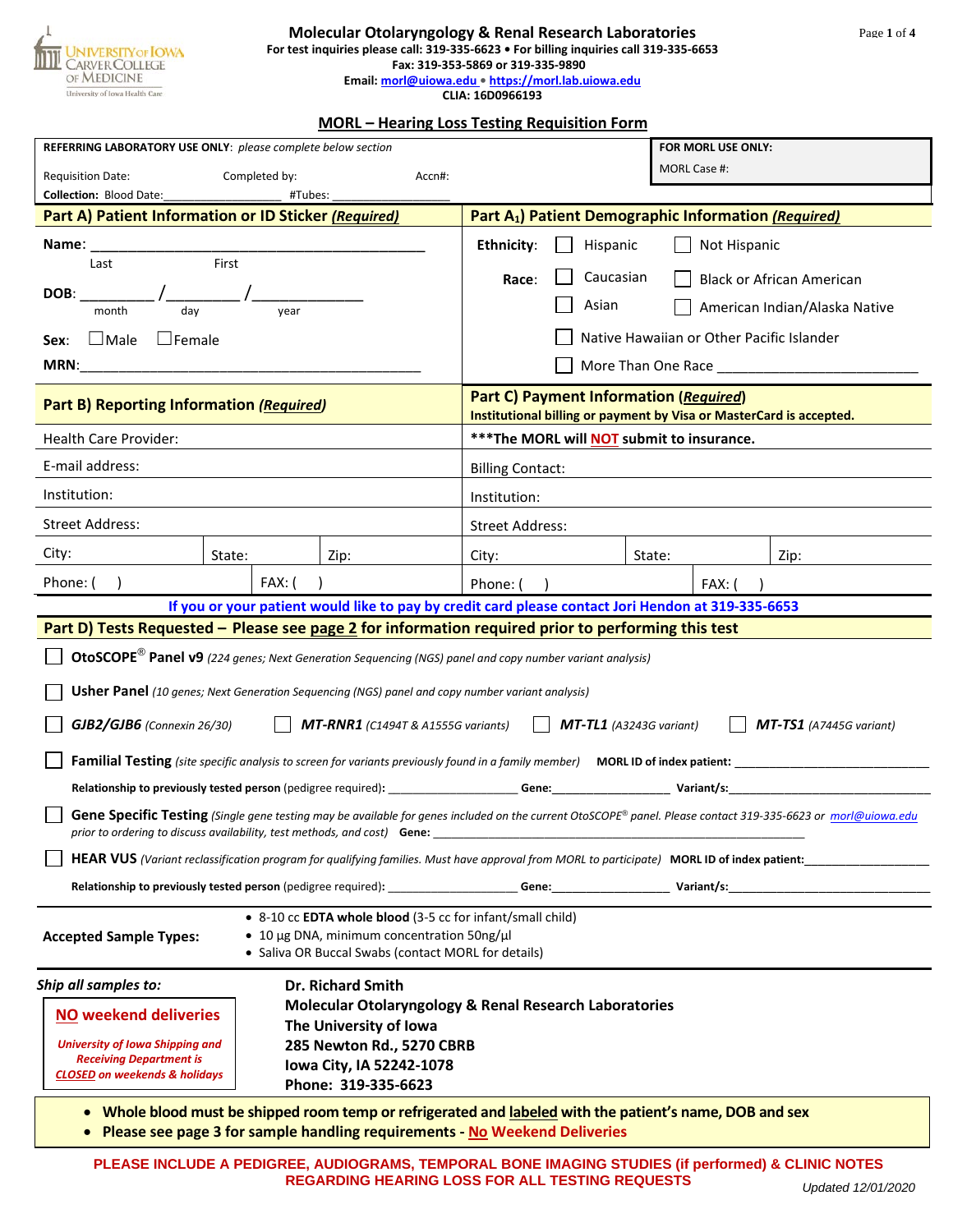| <b>Molecular Otolaryngology &amp; Renal Research Laboratories</b><br>Page 2 of 4<br>For test inquiries please call: 319-335-6623 · For billing inquiries call 319-335-6653<br><b>VERSITY OF IOWA</b><br>Fax: 319-353-5869 or 319-335-9890<br><b>?VER COLLEGE</b><br>OF MEDICINE<br>Email: morl@uiowa.edu • https://morl.lab.uiowa.edu<br>University of Iowa Health Care<br>CLIA: 16D0966193                                                                                                                                                                                                                                                                                                                                                                                                                                                                                                                                                                                         |                                                                                                                                                                                                                                                                                                                                                                                                                                                                                                                                                                                                                                                                                                                                                                                                                                                                                                                                                                                                                     |  |  |  |  |  |
|-------------------------------------------------------------------------------------------------------------------------------------------------------------------------------------------------------------------------------------------------------------------------------------------------------------------------------------------------------------------------------------------------------------------------------------------------------------------------------------------------------------------------------------------------------------------------------------------------------------------------------------------------------------------------------------------------------------------------------------------------------------------------------------------------------------------------------------------------------------------------------------------------------------------------------------------------------------------------------------|---------------------------------------------------------------------------------------------------------------------------------------------------------------------------------------------------------------------------------------------------------------------------------------------------------------------------------------------------------------------------------------------------------------------------------------------------------------------------------------------------------------------------------------------------------------------------------------------------------------------------------------------------------------------------------------------------------------------------------------------------------------------------------------------------------------------------------------------------------------------------------------------------------------------------------------------------------------------------------------------------------------------|--|--|--|--|--|
| Patient Name: _                                                                                                                                                                                                                                                                                                                                                                                                                                                                                                                                                                                                                                                                                                                                                                                                                                                                                                                                                                     | DOB: MRN:                                                                                                                                                                                                                                                                                                                                                                                                                                                                                                                                                                                                                                                                                                                                                                                                                                                                                                                                                                                                           |  |  |  |  |  |
| <b>MORL - Hearing Loss Testing Requisition Form</b>                                                                                                                                                                                                                                                                                                                                                                                                                                                                                                                                                                                                                                                                                                                                                                                                                                                                                                                                 |                                                                                                                                                                                                                                                                                                                                                                                                                                                                                                                                                                                                                                                                                                                                                                                                                                                                                                                                                                                                                     |  |  |  |  |  |
| Pertinent Clinical History and Findings: (check)<br><b>Audiologic History:</b><br>(Audiograms or ABRs from all affected individuals)<br>$\Box$ No<br>Does this person have hearing loss:<br>l IYes<br>$\Box$ Yes<br>N <sub>O</sub><br>Congenital hearing loss:<br>If <b>NOT</b> congenital, date/age of onset of hearing loss:<br><b>Degree of Hearing Loss</b><br>Left Ear<br><b>Right Ear</b><br><b>Normal Hearing</b><br><b>Normal Hearing</b><br>Mild (20-40 dB)<br>Mild (20-40 dB)<br>Moderate (41-55 dB)<br>Moderate (41-55 dB)<br>Moderately Severe (56-70 dB)<br>Moderately Severe (56-70 dB)<br>Severe (71-90 dB)<br>Severe (71-90 dB)<br>Profound (>90 dB)<br>Profound (>90 dB)<br><b>Type of Hearing Loss</b><br>Conductive<br>Sensorineural<br>Mixed<br>Unknown<br><b>Family History:</b><br>Other persons with hearing loss (if yes, you <b>MUST</b> attach a pedigree):<br>$\Box$ No<br>$\Box$ Yes<br>If yes, relationship to person named on this sheet ____________ | Part E) Pertinent Clinical History and Findings (Required for ALL testing). Clinical history, including details of the patient'<br>Pertinent Clinical History and Findings: (check)<br><b>Physical Examination:</b><br>(provide clinic notes pertaining to hearing loss)<br>Excluding hearing loss, physical examination entirely normal:<br>$\Box$ Yes<br>$\Box$ No<br>If no, were features of syndromic hearing loss present? Describe<br>Vision:<br>Does your patient wear corrective lenses?   Yes<br>l No<br>If yes, please provide diopter of vision correction:<br>Eye findings (e.g. cataracts)? $\Box$ Yes<br>$\Box$ No<br><b>Motor Milestones:</b><br>$\Box$ Yes<br>l INo<br>Delayed sitting:<br>If yes, approximate age patient sat:<br>Delayed walking: $\Box$ Yes $\Box$ No<br>If yes, approximate age patient walked:<br><b>Radiologic Studies:</b><br>CT scan / MRI of temporal bones (If yes, a disk of the temporal bone<br>images or copy of report MUST be provided):<br>$\Box$ Yes<br>$\Box$ No |  |  |  |  |  |
| <b>Family History Comments:</b>                                                                                                                                                                                                                                                                                                                                                                                                                                                                                                                                                                                                                                                                                                                                                                                                                                                                                                                                                     | Report read as Dilated Vestibular Aqueducts?<br>$\Box$ Yes<br>$\exists$ No<br><b>OR</b> Mondini malformation?<br>$\Box$ Yes<br>$\Box$ No<br>Comments:                                                                                                                                                                                                                                                                                                                                                                                                                                                                                                                                                                                                                                                                                                                                                                                                                                                               |  |  |  |  |  |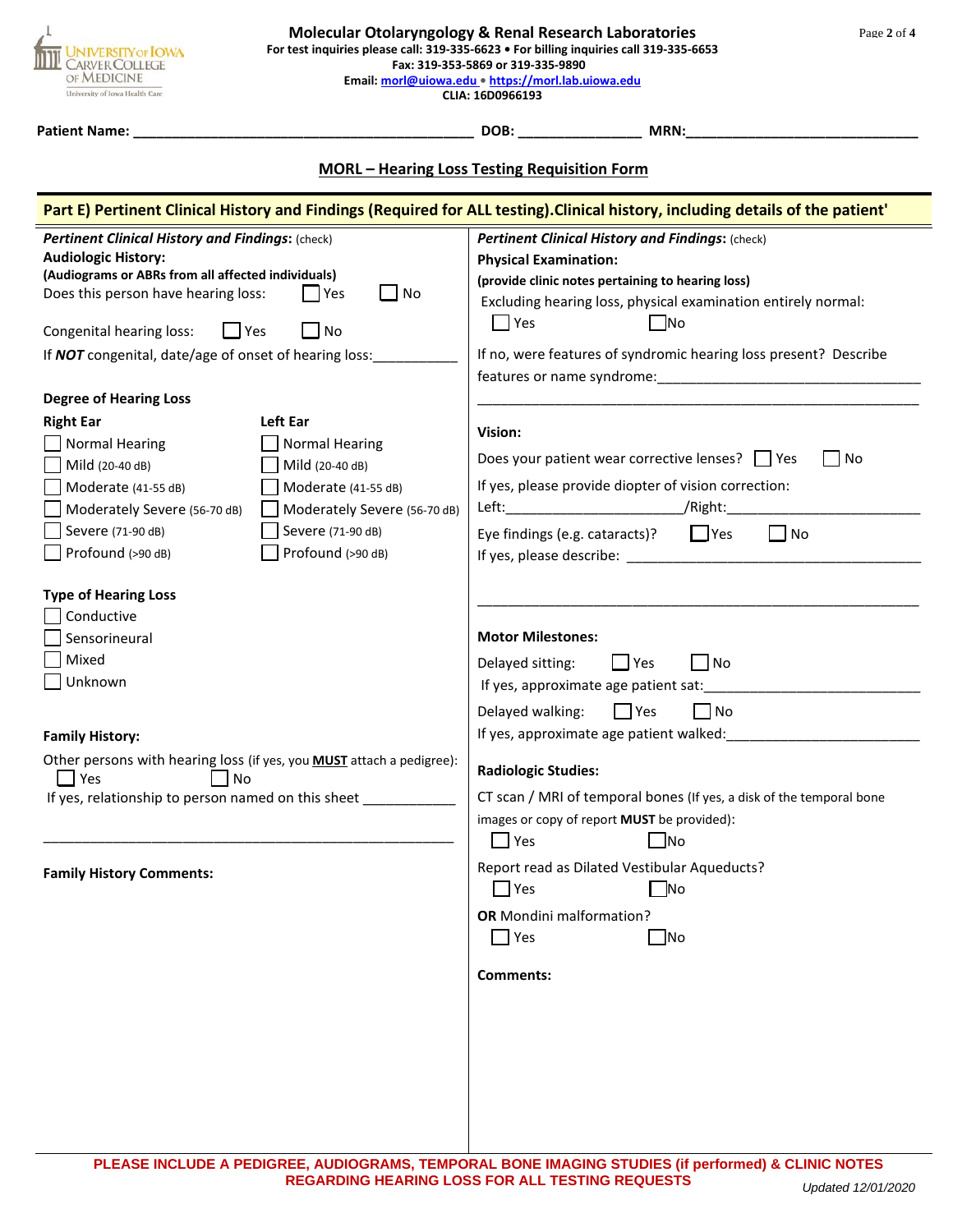

*Questions? Contact Amy Weaver at 319-335-6623 or [amy-weaver@uiowa.edu](mailto:amy-weaver@uiowa.edu)*

## **MORL – Hearing Loss Testing Requisition Form**

**DNA Testing Sample requirement** Lavender (EDTA) top tubes *(for whole blood)*

| 8-10 cc. whole blood (3-5 cc. infant/small child)                           |  |  |  |  |
|-----------------------------------------------------------------------------|--|--|--|--|
| (MORL not responsible for broken tubes.)                                    |  |  |  |  |
| OR                                                                          |  |  |  |  |
| 10 µg DNA, minimum concentration 50ng/ul - (A260/A280 1.8-2) resuspended in |  |  |  |  |
| 0.1mM EDTA (10mM Tris HCl, 0.1mM EDTA, pH 8, Teknova Cat# T0220)            |  |  |  |  |
| OR                                                                          |  |  |  |  |
| Saliva OR Buccal Swab sample (contact MORL at morl@uiowa.edu for details)   |  |  |  |  |
|                                                                             |  |  |  |  |

*Please note if you send less than the minimum volume/concentration of blood and/or DNA your request for testing will be rejected and a new sample will be required to perform the testing indicated on page 1 of this testing requisition form.*

## **Blood or DNA Shipping requirements:**

Overnight delivery, Room temperature **(DO NOT FREEZE)** Delivery: Monday-Friday. Samples may be refrigerated if delivery is delayed.

| <b>Information to Include:</b> | Testing will not be performed unless ALL of the following information is provided and<br>the minimum sample requirement (found on page 3) is met.                                                                                                                       |
|--------------------------------|-------------------------------------------------------------------------------------------------------------------------------------------------------------------------------------------------------------------------------------------------------------------------|
| <b>Specimen information:</b>   | Patient identifiers (full name, date of birth, sex and medical record number)<br>Patient address, necessary for receipt and/or reporting results<br>Pertinent history and clinical findings (found on page 2)<br>Date of collection & Sample type<br>Ordering physician |
| <b>Billing information:</b>    | We will NOT bill insurance, Medicare or patient directly.<br>Institutional billing accepted. Visa and Master Card accepted.<br>Personal checks NOT accepted.<br>Please include contact information including phone & fax number for billing questions.                  |

#### **DISCLAIMER:**

*This request to order molecular diagnostic tests from the MORL certifies to the MORL that the ordering physician has obtained informed consent from the patient as required by applicable state or federal laws for each test ordered, that the ordering physician has authorization from the patient permitting the MORL to report results for each test ordered to the ordering physician, and that the ordering physician assumes responsibility for providing the patient with all associated guidance and counseling regarding the test results.*

For more information about the tests we offer at the MORL please visit our website at:

### **[https://morl.lab.uiowa.edu](https://morl.lab.uiowa.edu/)**

3 **PLEASE INCLUDE A PEDIGREE, AUDIOGRAMS, TEMPORAL BONE IMAGING STUDIES (if performed) & CLINIC NOTES REGARDING HEARING LOSS FOR ALL TESTING REQUESTS** *Updated 12/01/2020*